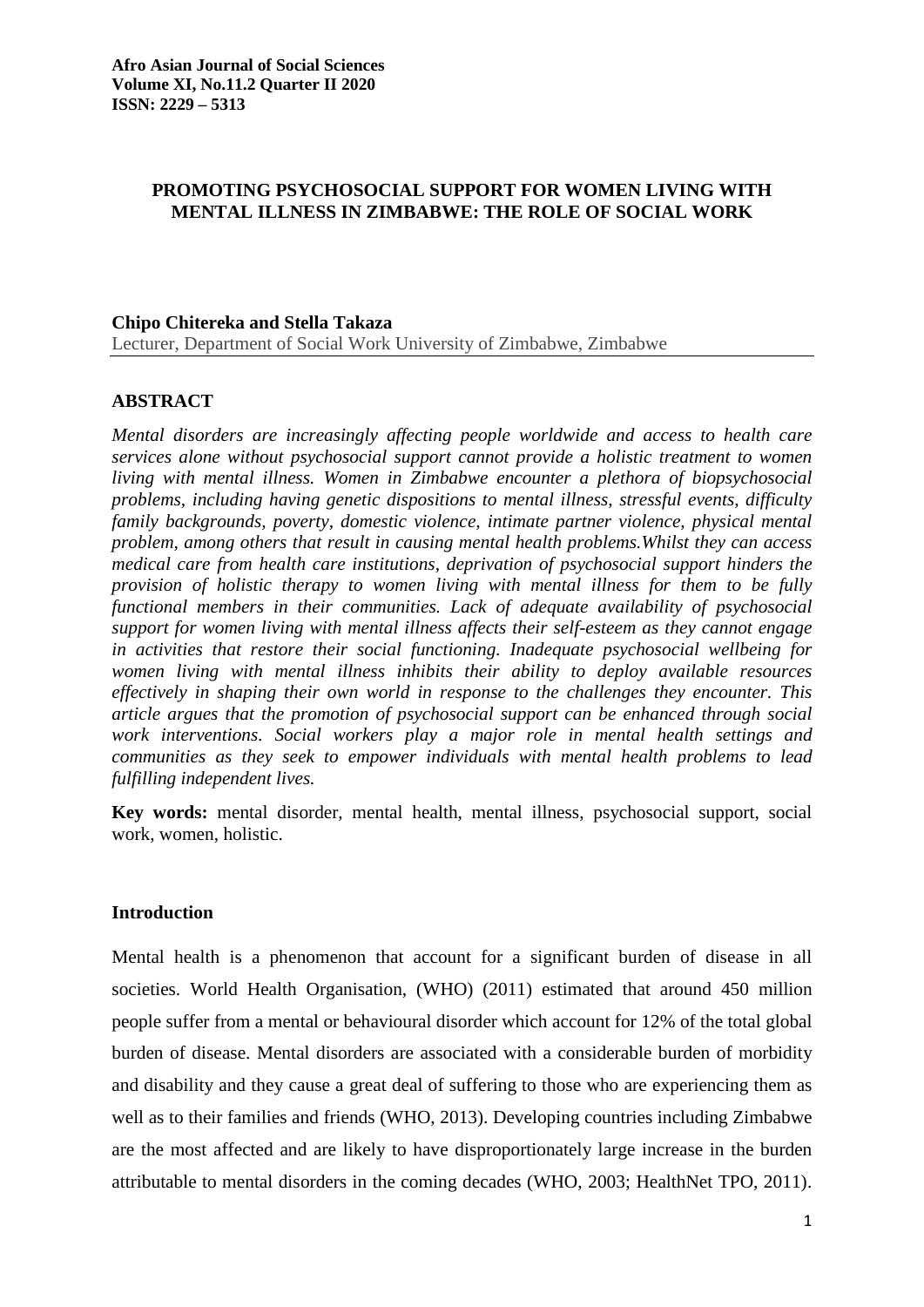In Zimbabwe mental illness is a serious medical condition with significant public health impact as it is surrounded by stigma and discrimination connected to religious and cultural beliefs. The traditional belief is that mental problems are caused by external phenomena such as displeased ancestral spirits or witchcraft. Despite relating the causes of mental disorders to traditional beliefs, people are bound to continue seeking mental health care from health care centres throughout the country. However, medical health care alone is not sufficient in providing a holistic treatment to women living with mental disorders.Promoting psychosocial support for them is requisite as it complements the medical care provided by health care institutions. Psychosocial support aims at assisting people to restore normal life and empower affected people (Stavropoulou & Samuels, 2015). As an approach to support women living with mental disorders, psychosocial support enables them to cope with the problematic situations they encounter, thereby fostering resilience of communities and individuals (Macleod & Smith, 2003; Stavropoulou & Samuels, 2015). Social workers are change agents who can work productively with women living with mental illness through engaging them in developmental activities in promoting their psychosocial wellbeing.

# **Objectives**

This article seeks to examine the concept of mental health and mental illness as well as the causes of mental illness. The article will also explore the role of social work in promoting psychosocial support in enhancing the social functioning of women living with mental disorders.

# **Methodology**

This article is unequivocally qualitative in nature. The researchers carried out desk reviews based on data collected from books, journal articles and web-news. Information on mental health and mental illness among women, mental health care in Zimbabwe, as well as how social workers enhance psychosocial wellbeing of women living with mental illness was synthesised in alignment with the research objectives.

# **Understanding mental health and mental illness**

Mental disorders are among the top five causes of disease burden in Africa and are associated with disability and social isolation (Ministry of Health and Child Care, 2016) but they are not consistently recognised as a public problem (Bird et al. 2011; Pitoraki et al. 2013). However, they cause considerable suffering, disability and social exclusion in Africa since they are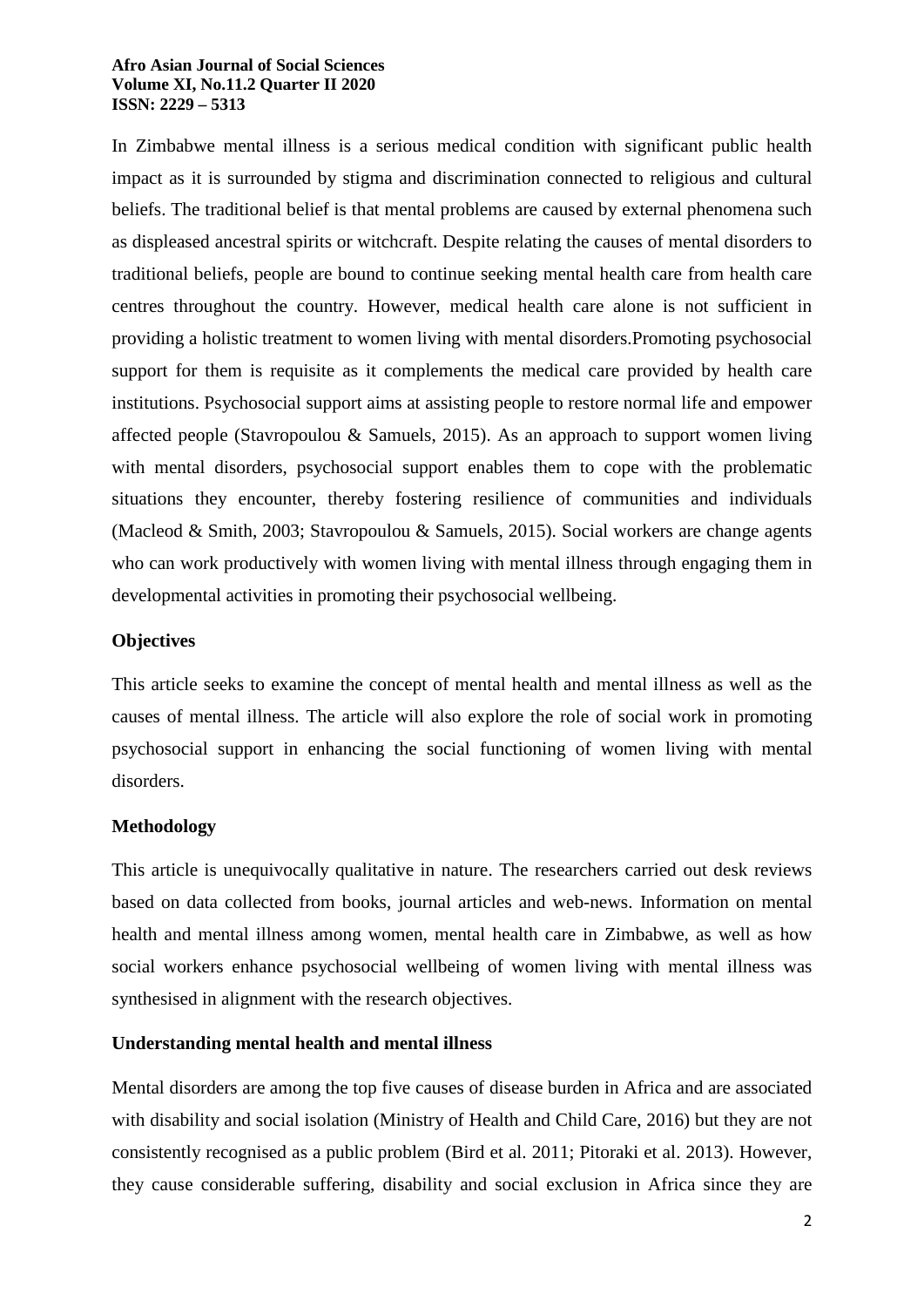poorly recognised and rarely treated (Monteiro, 2015). Mental disorders are of different types and degrees of severity. Some of the major types are depression, anxiety, schizophrenia, bipolar mood disorder, personality disorder and eating disorders. A comparative analysis of empirical studies revealed a consistency across diverse societies and social contexts that symptoms of depression and anxiety as well as unspecified psychiatric disorder and psychological distress are more prevalent among women whereas substance disorders are more prevalent among men (Young, n. d). The most common mental illnesses that are prevalent among women in Zimbabwe are anxiety and depression (Chibanda et al. 2011). Hence mental disorders affect women and men differently.

Quite often mental health is envisaged as mental health problems and mental illness, but this is one part of the picture since everyone has 'mental health' and this can be thought of in terms of how people feel about themselves and other people around them; the ability to make and keep friends and relationships; and the ability to learn from others and to develop emotionally. As well, being mentally health is about having the strength to overcome the difficulties and challenges that a person faces in a life cycle, having confidence and selfesteem, in order to be able to take decisions and to believe in one's capability. Though mental health and mental illness can be perceived as two distinct issues, they are interrelated.

According to WHO (2012) mental health or psychological wellbeing makes up an integral part of an individual's capacity to lead a fulfilling life, including the ability to form and maintain a relationships, to pursue leisure interests as well as making day to day decision. As defined by WHO (2004)mental health is a state of wellbeing in which every individual realizes his/her potential, can cope with the normal stresses of life, can work productively and fruitfully and is able to make a contribution to his/her community. As well, John Stone (2001) defines mental health as the capacity of individuals and groups to interact with one another and the environment in ways that promote subjective wellbeing, optimal development, and the use of cognitive, affective and relational abilities. Due to the fact that a cross-cultural definition of mental health is impossible it is originally agreed that mental health is not equated with absence of mental disorder but it includes subjective wellbeing, self-efficiency, autonomy, competence and realisation of one's potential (Stavropoulou & Samuels, 2015)

While every person experiences strong feelings of tension fear and sadness at times, a mental disorder is present when these feelings become so disturbing and overwhelming that an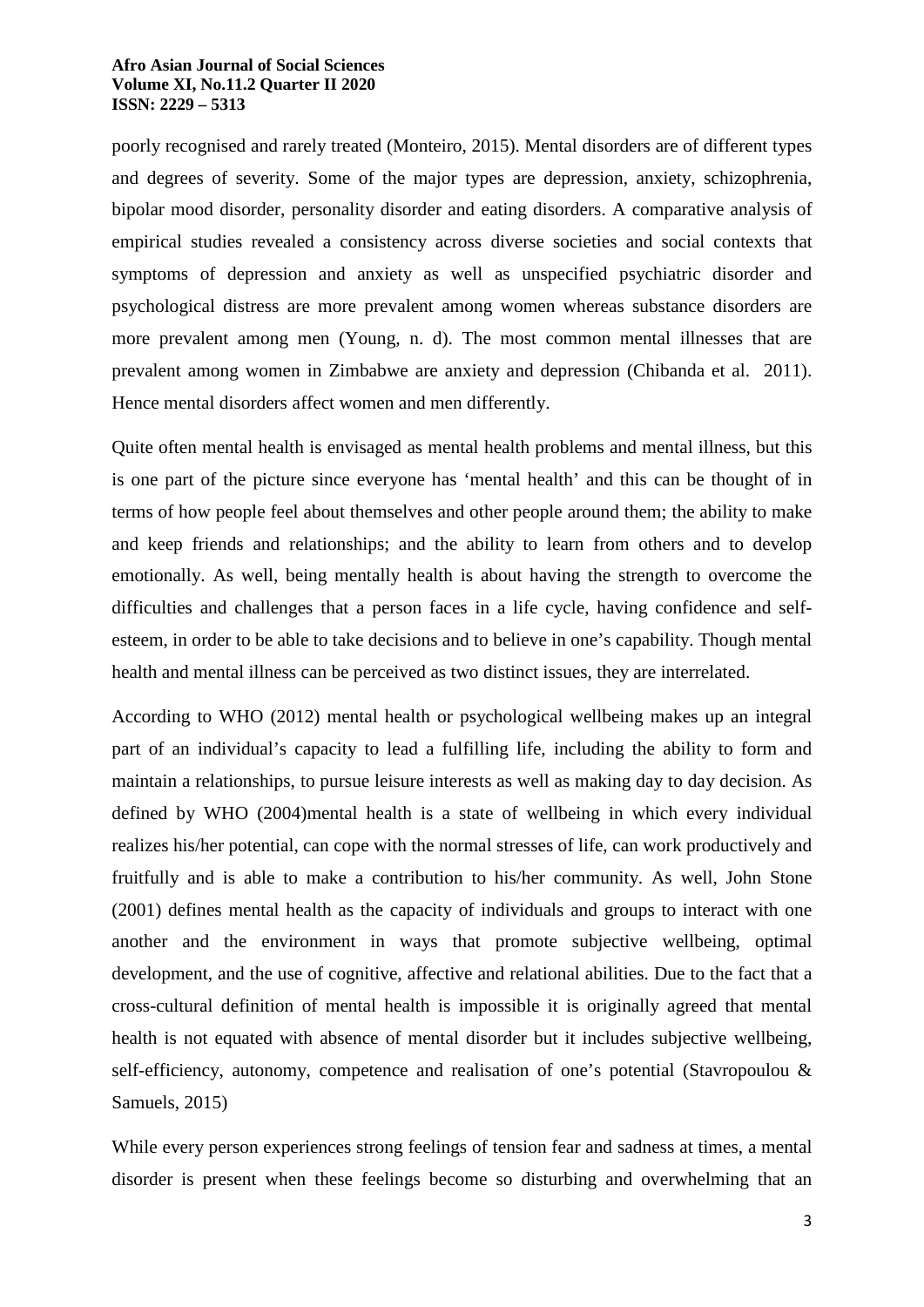individual will have great difficulty coping with day to day activities such as work, enjoying leisure time and maintaining relationships (Australian Government's HeathInsite, n. d). Mental illness is a developmental brain disorder with genetic and environmental factors leading to the altered circuits and altered behaviour and it ranges from autism to schizophrenia (Missouri Department of Mental Health, 2011).These disturbances to an individual's wellbeing can adversely compromise the capacity to make choices leading to diminished functioning at individual, household and societal level. Hence, mental illness is a brain dysfunction or health problem that significantly affects how a person feels, thinks, behaves and interacts with other people.

Mental illness is surrounded by a plethoraof myths, misunderstandings and negative stereotypes and attitudes. People living with mental illness are among the most devalued of all people with disabilities and have to endure hearing hurtful comments, being treated as less competent, being told to lower their expectations in life and being shunned or avoided (Canadian Mental Health Association, 2002). This is exacerbated by people's beliefs and attitudes toward mental illness which fosters avoidance, exclusion from daily activities and in the worst case exploitation and discrimination (Gajendragad, 2015;Huggett, 2018). Research has demonstrated that discriminatory attitudes and behaviour toward people with mental illness and their families have enormous and far reaching consequences and impacts that force them to cope with two simultaneous burdens: a debilitating condition and societal reactions to that illness that deny them respect and dignity (Canadian Mental Health Association, 2002). Internalisation of what society says about them leads to lowered selfesteem, reduced quality of life and negative effects on health. In addition, the cluster of negative beliefs and attitudes that motivate the general public to fear, reject, avoid and discriminate against mental illness results in stigmatization (Department of Health and Human Services, USA, 2012).

Though people with mental health problems try to cope with their primary condition they also experience the secondary impact of mental health stigma (Huggett, 2018).Given that people suffering from mental illness are the most stigmatised in society, this may lead to social exclusion which results in unequal access to resources that all people need to function well such as educational opportunities, employment, and supportive community including friends and family as well as access to quality health care (Thornicroft et al. 2007; Gajendragad, 2015). The stigmatization of people with mental disorders creates in them embarrassment in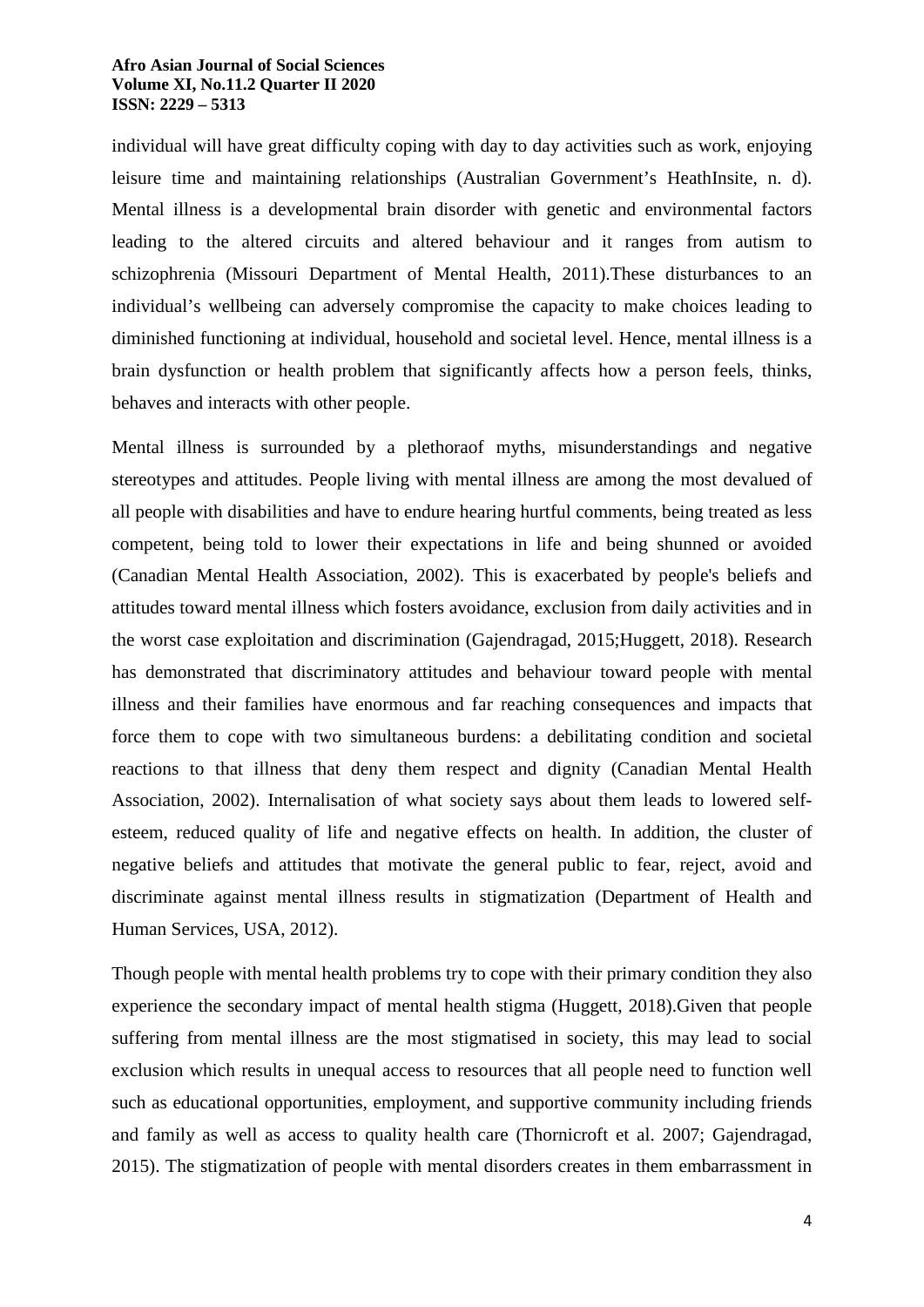accessing mental health services since they will be hiding the symptoms and may also interfere with self-management of mental disorders. Women may be less likely to seek treatment after experiencing symptoms of mental illness due to internalised or self-stigma that results from their self-image being formed by how others perceive them (Gajendragad, 2015).Thornicroft et al (2007) contended that women are more prone than men to feel stigmatised for seeking assistance in relation to mental issues because they tend to rely on opinions of the outside world for their self-esteem more than men do. Lack of treatment may have grave consequences for people living with mental illness and negatively impact on families of people affected by these disorders.

### **Bio psychosocial Model of Disease**

The causes of mental illness can be best understood using the Biopsychosocial Model that was developed by George Engel in 1977, who believed that to comprehend and respond adequately to patients' suffering and to give them a sense to be understood, clinicians should attend simultaneously to the biological, psychological and social dimensions of illness. Engel is of the view that many factors interact to produce disease. His model is a framework for understanding health and disease that offers a holistic alternative to biomedical model. While traditional biomedical models of clinical medicine focus on pathophysiology and other biological approaches to disease the biopsychosocial model emphasize the importance of understanding human health and illness in their fullest contexts (Borrell-Carrio et al. 2004). The purpose of the biopsychosocial model is to take a broad view, to assert that, simply looking at the biological factors alone, which had been the prevailing view of disease is not sufficient to explain health and illness.

According to Engel's model biopsychosocial factors are involved in the causes, manifestation, course and outcome of health and disease including mental disorders. The model reflects the development of illnessthrough complex interaction of biological (genetic, biochemical) psychological (mood, personality, behaviour) and social factors (culture, familial, socioeconomic, poverty). Research has shown that risk factors for common mental disorders in the developing world are very much the same as those of the developed world, with poverty, stressful life events and female gender as the prominent risk factors. This model gives an adequate explanation on the causes of mental illness among women in Zimbabwe since chromosomal, psychological and social factors can contribute to causing mental illness. For instance, women encounter a plethora of biopsychosocial problems, including having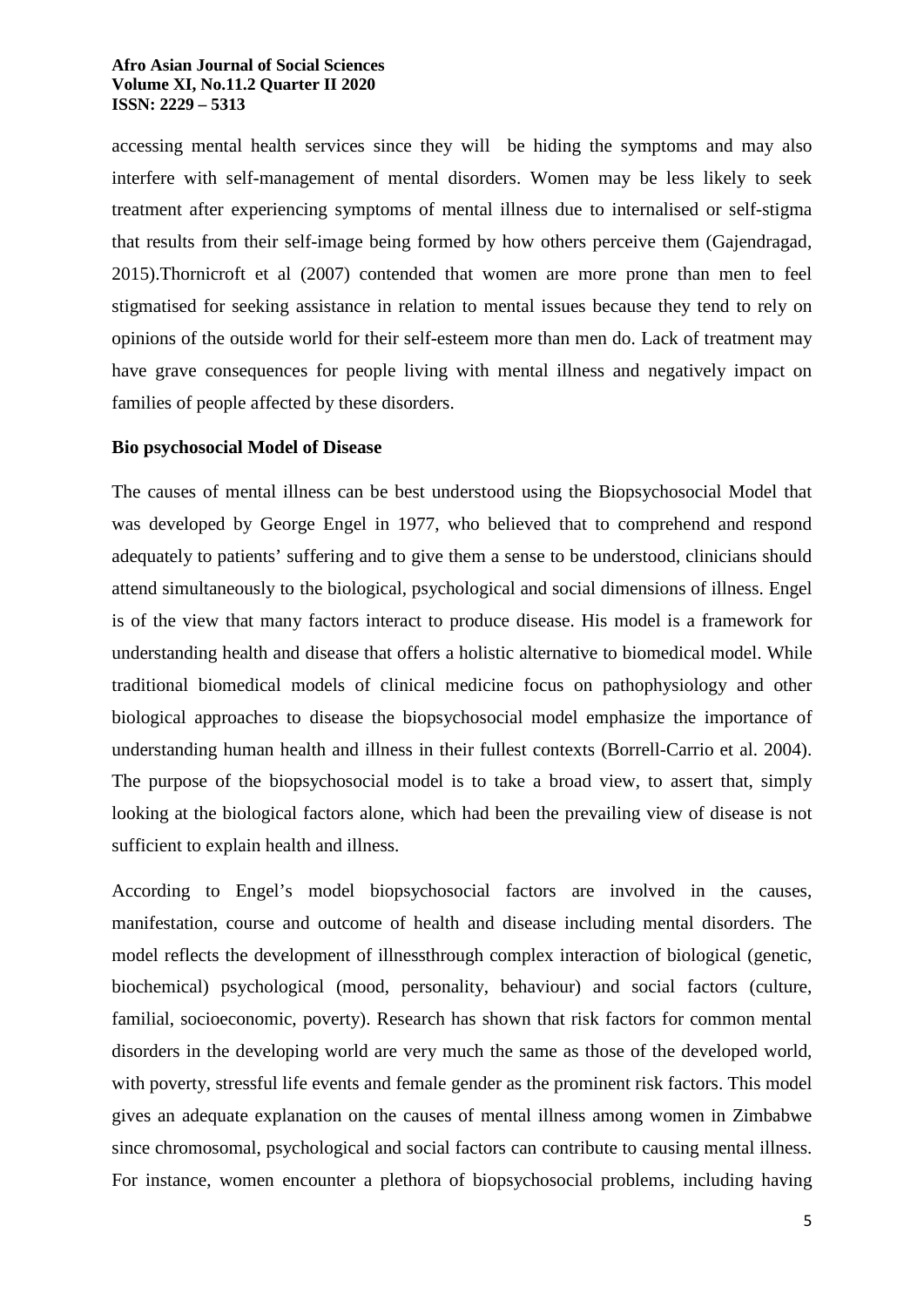genetic dispositions to mental illness, stressful events, difficulty family backgrounds, poverty, domestic violence, intimate partner violence, physical mental problem, among others that result in causing mental health problems.

#### **Gender and women's mental health**

Though the overall prevalence of mental disorders is approximately the same among women and men, anxiety and depressive disorders are more common among women, while substance abuse disorders are among men (Stravropoulou & Samuels, 2015; O'Brien, 2012). In Zimbabwe, gender is a powerful social determinant of health that interact with other variables such as age, family structure, income, education, and social support. Also gender determines the differential control and power men and women have over socioeconomic determinants of their mental health and lives, their social position, status and treatment in society and their susceptibility and exposure to specific mental health risk (WHO, 2005; Gajendragad, 2015). Across many nations, cultures and ethnicities, from early adolescence through adulthood, women are twice likely as men to experience depression (Nolen-Hoeksema, 2001; Albert, 2015; O'Brien, 2012). Albert (2015:219) noted that "the prevalence of major depression is higher in women than in men; in 2010 its global annual prevalence was 5.5% and 3.2%, respectively representing a 1.7 fold greater incidence than men".

The prevalence of depression in both men and women in terms of age differences is more common in girls than boys but this ratio decreases with age (Albert, 2015). Girls are no more likely than boys to evidence depression in childhood, but by about 13, girls' rates of depression begin to increase sharply whereas boys' rate of depression remain low and may even decrease (Nolen-Hoeksema, 2001; Albert, 2015). Studies have repeatedly shown that gender-based differences contribute significantly to the higher prevalence of depression and anxiety disorders in girls and women when compared to boys and men, for instance, lower self-esteem of adolescent girls when compared to boys in the same age group, and anxiety over their body image is known to result in a high prevalence of depression and of eating disorders in adolescent girls than adolescent boys. At ages over than 65, both men and women show a decline in depression rates, and the prevalence becomes similar (Pattern et al, 2006 in Albert, 2015). Therefore, the rates of depression in men and women vary considerably across the life span.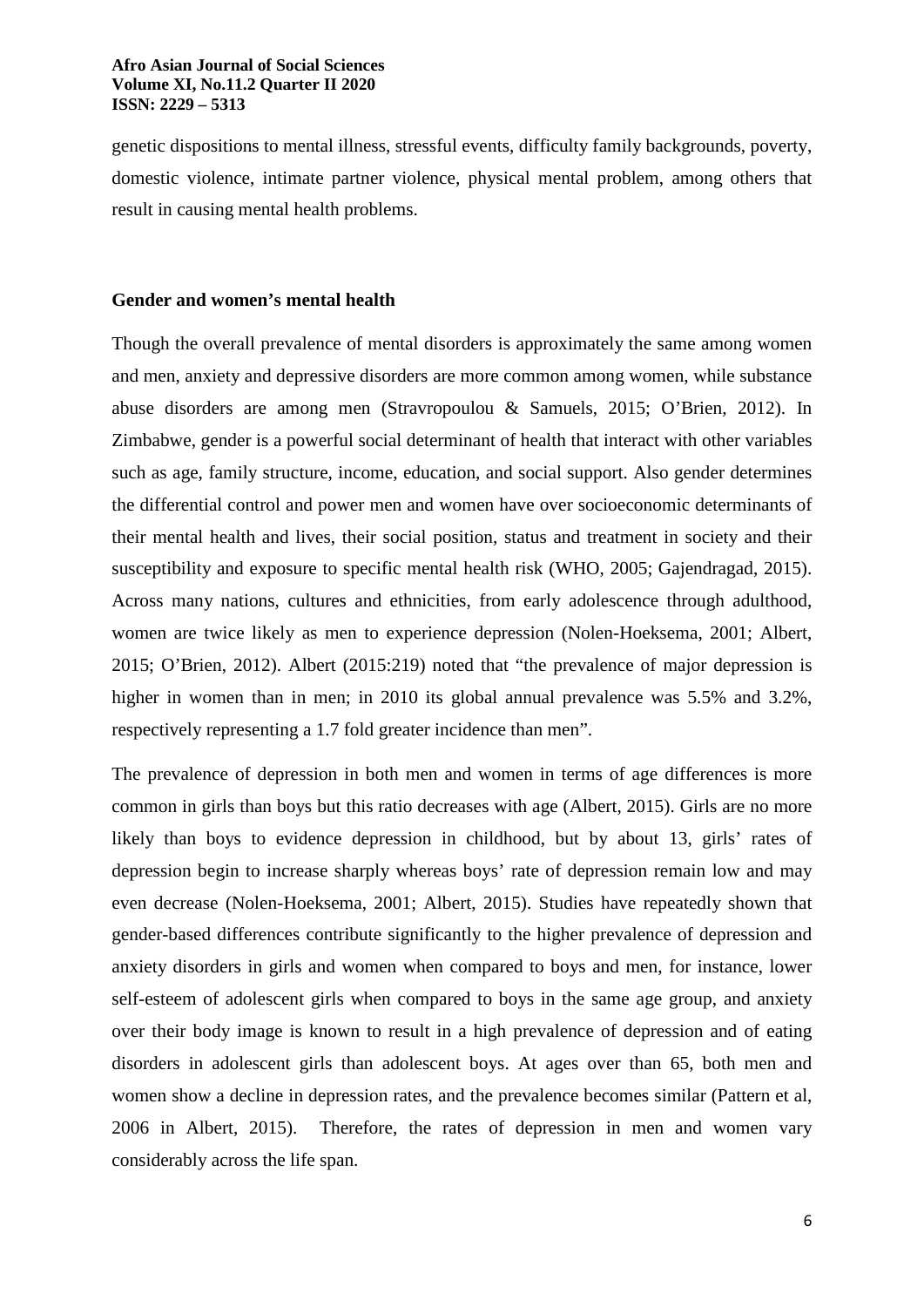Nolen-Hoeksema (2001) posits that stressful events cause traumas which may contribute directly to depression by making women feel hopeless and helpless to control their lives, and may also contribute indirectly, by increasing women's responsiveness to stress. (WHO, 2002). In this regard societal awareness of trauma caused by gender based differences and its willingness to combat them are of critical importance in the promotion of women's mental health. Due to the fact that women lack social power, this makes them more vulnerable than men to specific major traumas in particular sexual abuse. Globally sexual violence is experienced more by girls and women and there is a strong correlation between being sexually abused in childhood and the presence of multiple mental health problems later in life (WHO, 2002). Research indicates that there is a strong association between gender-based violence and mental health. Depression, anxiety and stress related syndromes, dependence on psychotropic medication and substance use and suicide are mental health problems associated with violence in women's lives (WHO, 2002; Albert, 2015; American Psychiatric Association, 2017).

Socially constructed gender roles, norms and responsibilities also carry a number of longlasting strains that may directly contribute to low morale and high stress levels. They place women far more frequently than men in situations where they have little control over important decisions over their lives (Nolen-Hoeksema, 2001; WHO, 2002; American Psychiatric Association, 2017).Studies also revealed that the distress caused to women by factors such as arranged marriages, unwanted abortions, in-law problems and an enforced nurturing role precipitates psychological disorders(WHO, 2002; WHO, 2005). Mental illness also places an enormous burden on female relatives who care for the patient, for instance, emotional burden, financial costs and lost wages as well as diminished quality of life (WHO, 2002). This is exacerbated by socially determined gender roles that make women primary caregivers in many settings while giving them less social support to perform this function resulting in low morale and high stress level. Hence, socially prescribed expectations have considerable impacts on women's mental wellbeing.

Young (n. d.) argues that poverty, domestic isolation, powerlessness (resulting, for example, from low levels of education and economic dependence) and patriarchal oppression are all associated with higher frequency of mental disorders in women. Similarly a study that was conducted by Abas & Broadhead (1997) revealed that low income, poor educational achievement, lack of formal employment and overcrowding were all associated with cases of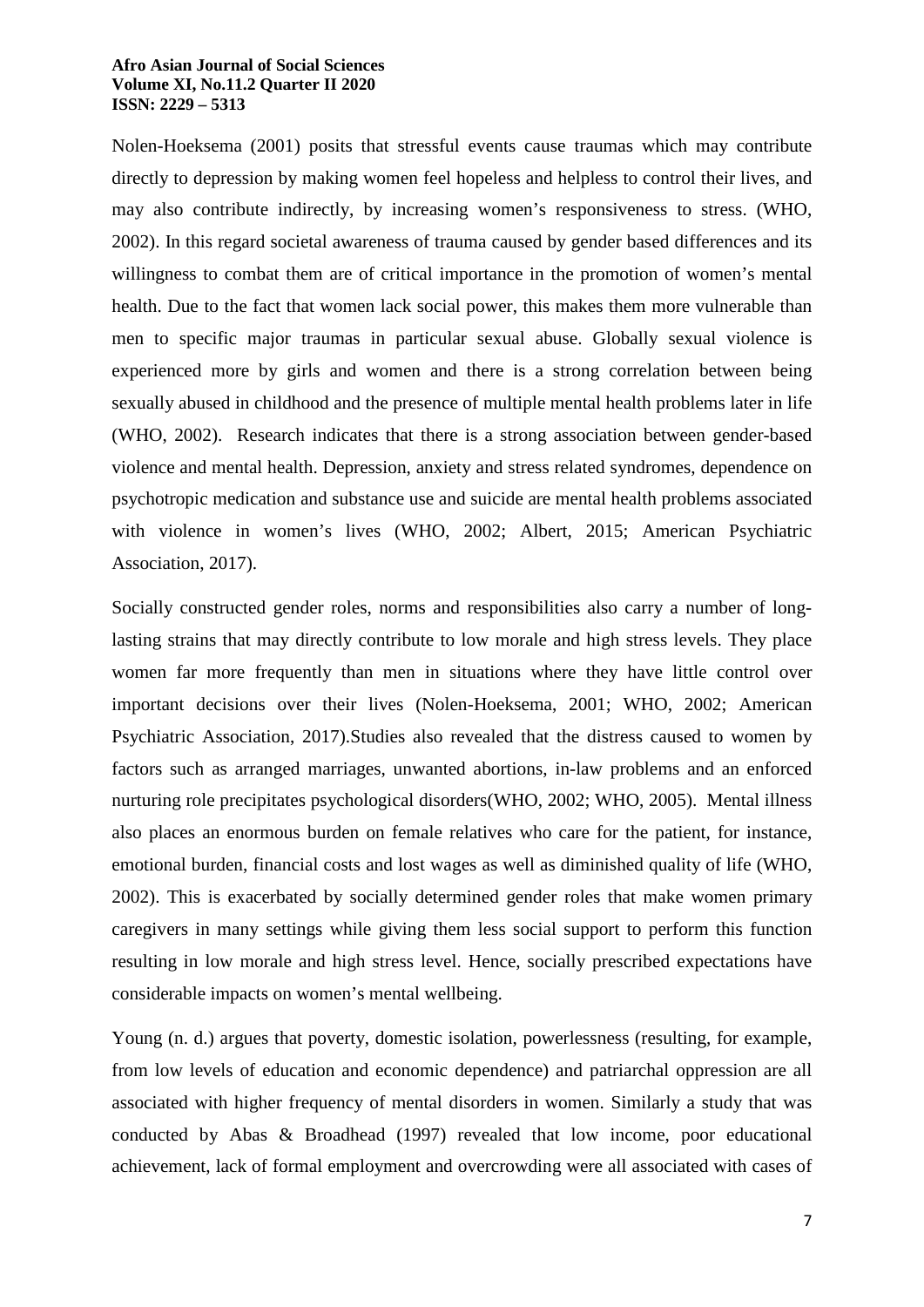depression and anxiety among women in Zimbabwe. Exposure of low income women to uncontrollable life events such as illness or death of children or husbands, imprisonment, job insecurity, dangerous neighbourhoods and hazardous workplaces put women at a significantly higher risk of depression than man (WHO, 2002; American Psychiatric Association, 2017). In the world of work, women do low paid and unpaid labour, contributing to oppression which causes depression. Women suffer the more since many of them work a double day, maintaining households, raising children carrying out economically productive activities in marketing and agriculture and in household based industries (Young, n..d). This shows that women work more hours than do their husbands given that they engage in diverse economic and household responsibilities which may lead to exhaustion and stress and eventually depression due to overworking.

Moreso, genetic and biological factors additionally play a role in the prevalence of mental health problems such as depression and anxiety in women. Mood swings related to hormonal changes as a part of menstrual cycle have been documented in studies. The fact that increased prevalence of depression correlates with hormonal changes in women, particularly during puberty, prior to menstruation, following pregnancy and at peri- menopause suggests that female hormonal fluctuations maybe a trigger of depression (Albert, 2015). In the case of antenatal and postnatal depression, the interaction of psychosocial factors with hormonal factors appears to result in an elevated risk, for example, marital disharmony inadequate social support and poor financial situation are associated with an increased risk of postnatal depression (WHO, 2002; Albert, 2015).

# **Mental health care in Zimbabwe**

Though traditionally mental health has not been considered an immediate cause for concern in Africa, it is increasingly receiving more attention as the extent to which people suffer from various disorders has become apparent (Ofori-Atta et al. 2010; Demming et al., 2016). The desk review demonstrated that in Zimbabwe, there are numerous mental health institutions that offer various services such as acute mental illness, halfway home and rehabilitation, chronic mental illness as well as special forensic institutions. Table 1 shows a summary of mental health institutions in Zimbabwe.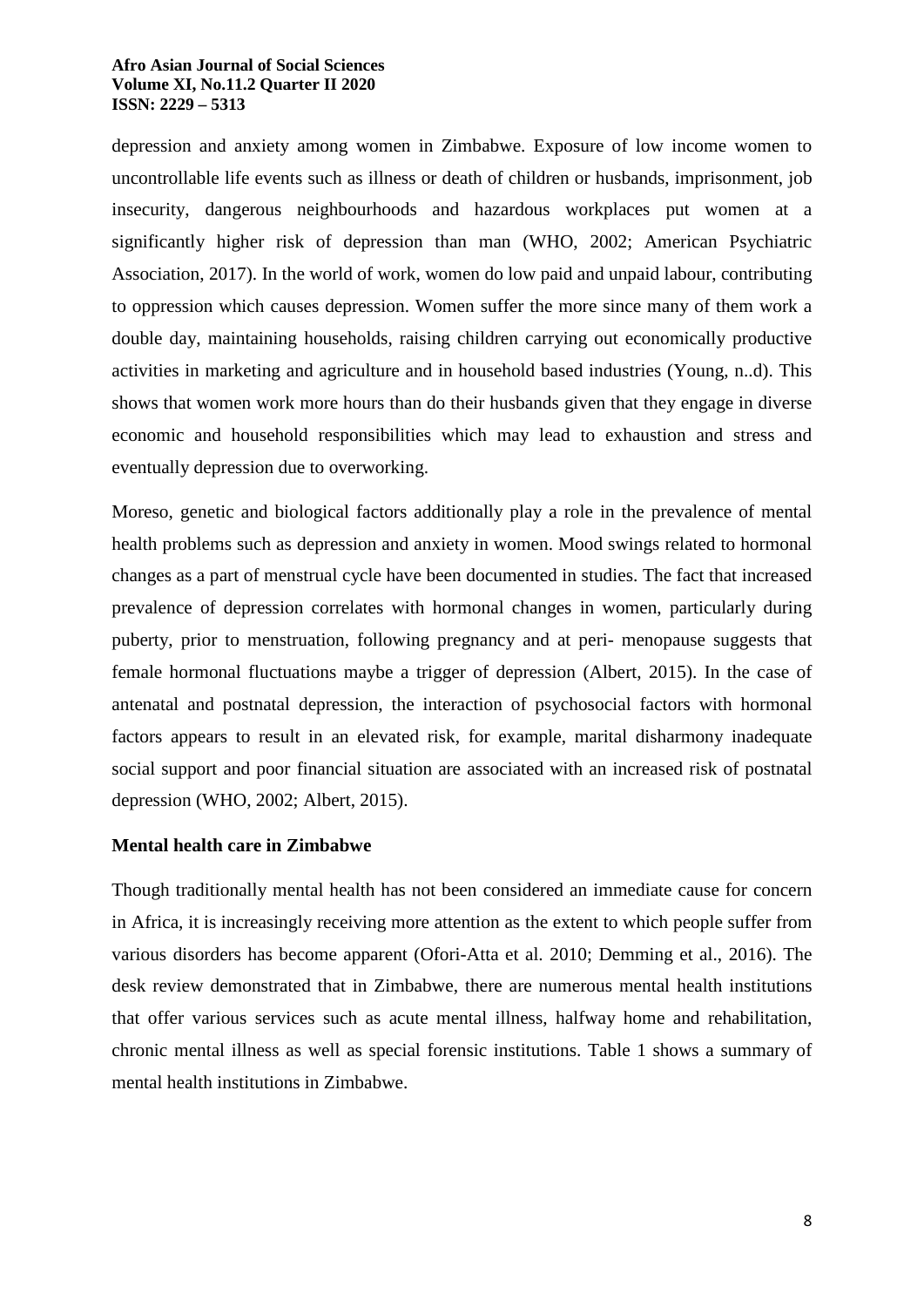| <b>Facility</b>               | Locality  | <b>Services Offered</b>              |
|-------------------------------|-----------|--------------------------------------|
| Parirenyatwa Annexe           | Harare    | Acute Psychiatric Unit               |
| Harare Psychiatric Unit       | Harare    | Acute Psychiatric Unit               |
| Sakubva Unit                  | Mutare    | Halfway Home/Rehabilitation          |
| Ngomahuru Unit                | Masvingo  | <b>Chronic Facilities</b>            |
| Mlondolozi                    | Bulawayo  | Special<br>Institutions<br>(Forensic |
| Special Institution           |           | facilities)                          |
| Harare Central Prison         | Harare    | Institutions<br>(Forensic<br>Special |
|                               |           | facilities)                          |
| Chikurubi Special Institution | Harare    | Special<br>Institutions<br>(Forensic |
|                               |           | facilities)                          |
| Gweru General Hospital        | Gweru     | in<br>Psychiatric<br>wards<br>Acute  |
|                               |           | provincial hospitals                 |
| Chinhoyi Hospital             | Chinhoyi  | Psychiatric<br>in<br>wards<br>Acute  |
|                               |           | provincial hospitals                 |
| Marondera Hospital            | Marondera | Psychiatric<br>wards<br>in<br>Acute  |
|                               |           | provincial hospitals                 |
| Mutoko Hospital               | Mutoko    | in<br>Psychiatric<br>wards<br>Acute  |
|                               |           | provincial hospitals                 |

### **Table 1: Summary of mental health institutions in Zimbabwe**

# **Source: Authors**

Despite the fact that the country has a reasonable number of mental health institutions, there is a gap in the provision of holistic mental health services in communities due to deficiencyin delivering psychosocial supportservices.Social workers have the capability to fill in this gap in order to afford a comprehensive treatment to women living with mental illness.Theycan collaborate and network with other professionals and agencies in helping women with mental disorders improve their welfare through engaging these women in developmental activities.

# **Role of social work**

The development of resilient, vibrant and health communities has been historically a tenet of social workers. Social work promotes social change, problem solving in human relationships and the empowerment and liberation of people to enhance wellbeing (Dalrymple & Boylan, 2013). The International Association of School Social Work, IASSW (2014) defines social work as a practice-based profession and an academic discipline that supports social change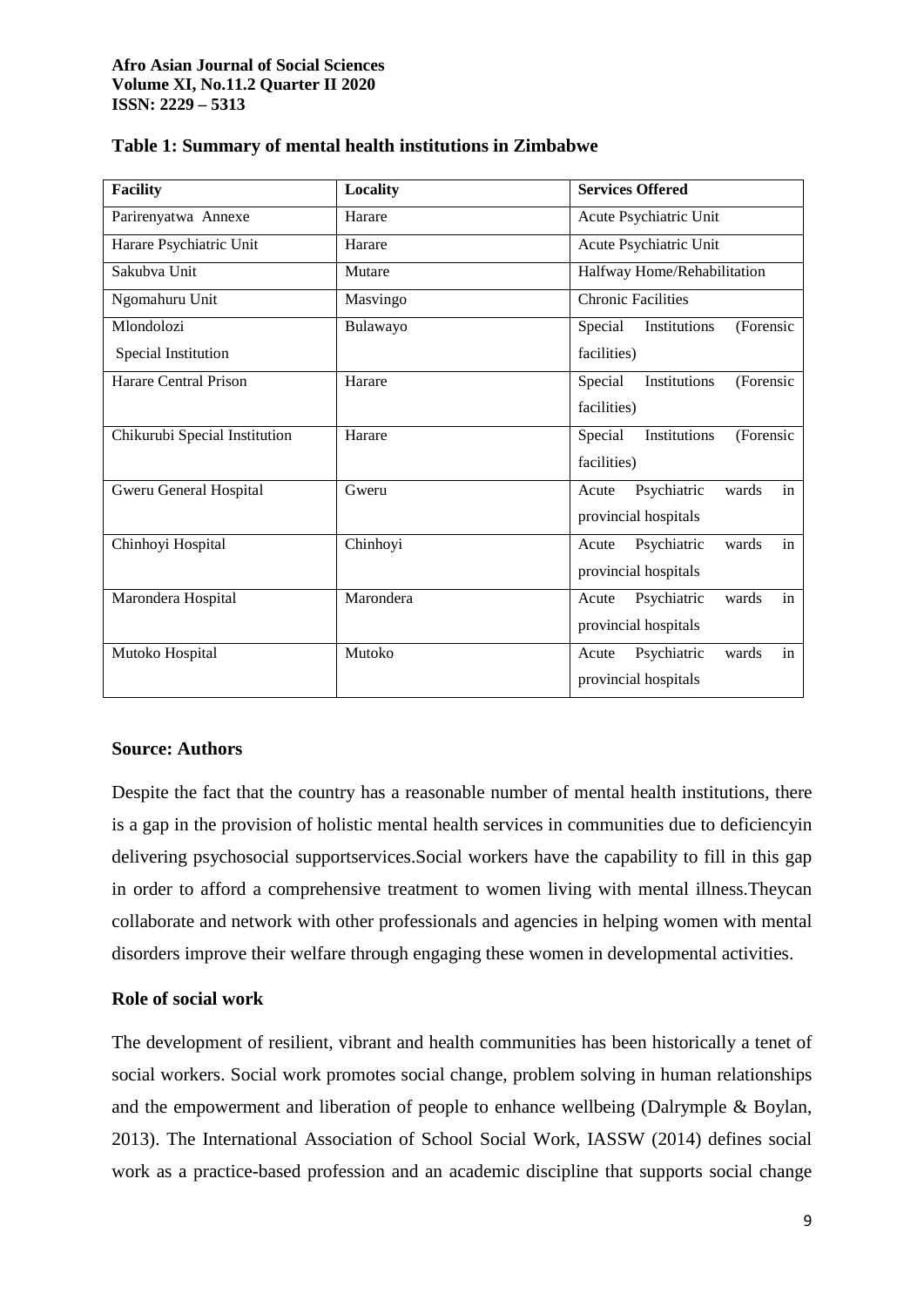and development, social cohesion, and the empowerment and liberation of the people through use of various theories techniques and principles. As such, social workers assume a number of roles in their attempt to bring social justice to the vulnerable, marginalised and socially excluded populations. Kurevakwesu (2017) argues that social work as a helping profession works to alleviate human suffering and distress and it challenges the underlying causes of social problems. As facilitators, counsellors, advocates and organisers, Zimbabwean social workers have an important role to play in helping women living with mental illnesses and their families to overcome barriers to their psychological and social wellbeing. Social workers also nurture the enthusiasm for transformation in clients through empowering them with knowledge, resources and capacity to self-direct and self-govern their lives and circumstances.Through social work interventions in communities that promote psychosocial support women living with mental illness' wellbeing can be enhanced. Without psychosocial support involvements for women with mental illnesses, a holistic treatment cannot be achieved. This can result in creating stringency in responding to the challenges they encounter at individual, family and community level.

Given that mental disorders may cause a range of psychosocial problems such as decreased quality of life for the patient and his/her family members as well as increased social distancing for the patient and family caring for the patientit is fundamental for social workers to take an active role in improving their circumstances (Iseselo et al. 2016). These challenges are enhanced by the stigma attached to mental illness, a problem not only affecting the patient but also the family. Psychosocial challenges are conditions and situations where a negative psychological state (feeling sad, feeling stressed, feeling irritable) is strongly related and influenced by the social environment in which people with mental illness are in (HealthNet TPO, 2011).A person who is stressed or upset interact differently with his environment (for example, due to feeling sad the person may neglect his/her children emotionally and financially). These psychosocial difficultiesexperienced by women with metal illnesses are often related to interpersonal problems such as domestic violence, relationship problems, family conflicts, and alcohol abuse among others.

Persons with mental illnesses may have trouble coping with emotions, stress, anger, and difficulties in handling daily activities, family responsibilities,relationships and work responsibilities. Similarly persons with mental illnesses often engage in behaviours that are frightening, troublesome, disruptive and annoying and many relatives are obliged to control,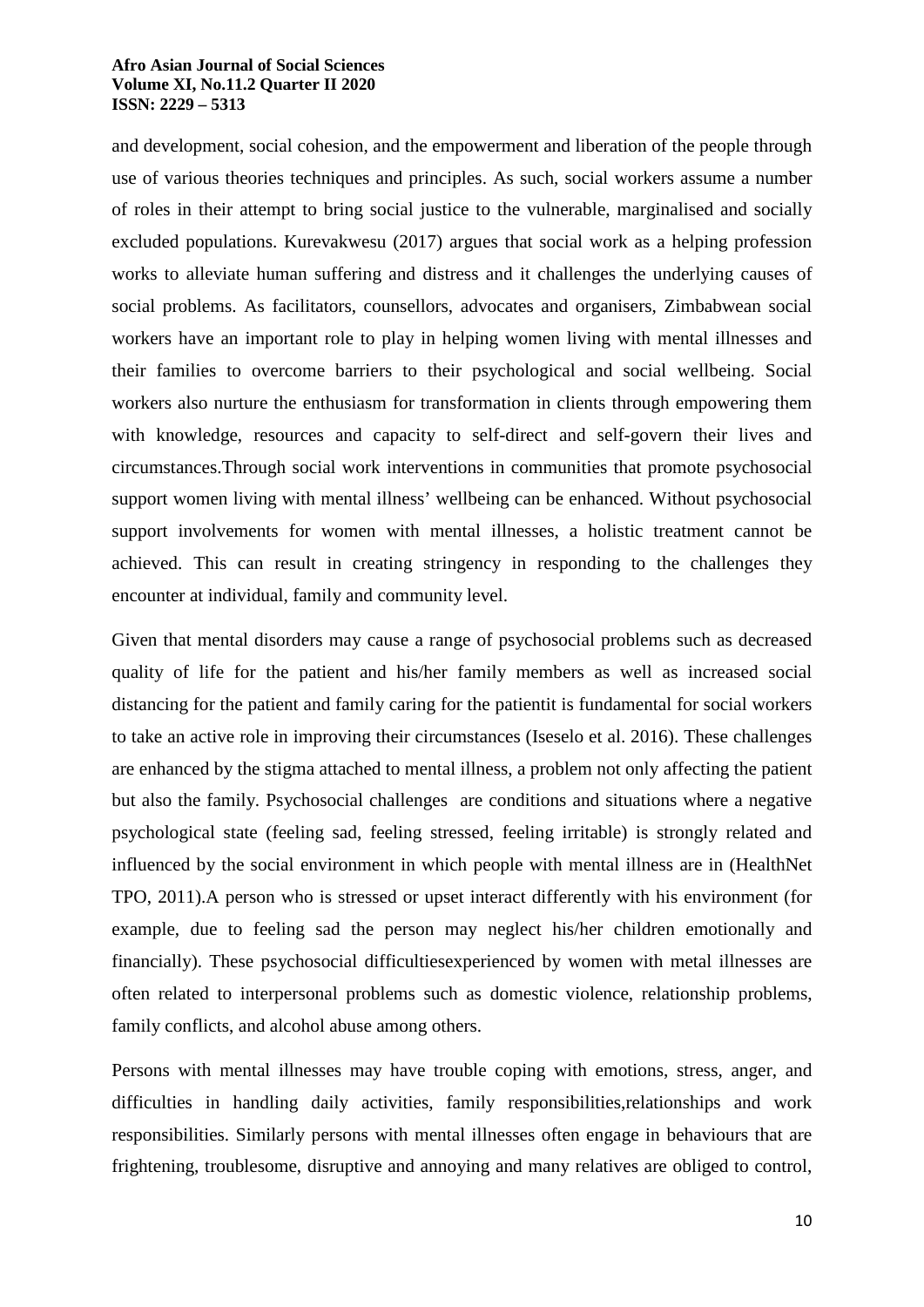manage and tolerate their behaviours and this can be draining psychologically and emotionally on the caregiver. Iseselo (2016) noted that psychosocial problems reduce the proper functioning of the family members taking care of the patient since they may feel overwhelmed by the patient's behaviour and this can lead to family members assuming critical attitude toward the patient. Such disapprovals can in some cases contribute to relapsing of the patient.Psychosocial support is fundamental in improving the social functioning of women living with mental disorders and their families as it involves the provision of essential services they need. Early and adequate psychosocial support can prevent distress and suffering becoming more severe and help people cope better and become reconciled to their daily activities. Through preventive, developmental and therapeutic interventions, the goal of psychosocial support is to help clients adjust psychologically and socially and increase their motivation in various aspects of their lives. Studies of psychosocial interventions with patients have shown that it results in improvement of mood, specifically depression, and other psychiatric symptoms while improving quality of life (Clark, 2010). The following sections look at how social workers can stimulate psychosocial wellbeing for individuals, families and communities.

# *Rehabilitation*

Psychosocial rehabilitation encompasses a group of practices, including skills development, social skills training, family education, self-management, peer support, coping skills, selfmonitoring training, vocational rehabilitation, education, and social and recreational development. The psychosocial rehabilitation is aimed at facilitating the development of an individual's skills in living and learning in social and work environments on developing the individual's ability decisions regarding self-care and on self-management of symptoms and medication (side effects). The main goal is attaining the psychosocial wellbeing of individuals and families through engaging them in rehabilitative and therapeutic activities, for instance, skills training workshops, sporting activities, or engaging them in educational workshops on self-esteem building. Social workers conduct a needs assessmentfor persons with mental disorders and their families, identifying problems that need attention and develop and implement psychosocial supportrehabilitative programmes in communities. Working collaboratively with people in their environments facilitates strength building and promotes empowerment which is fundamental in social work.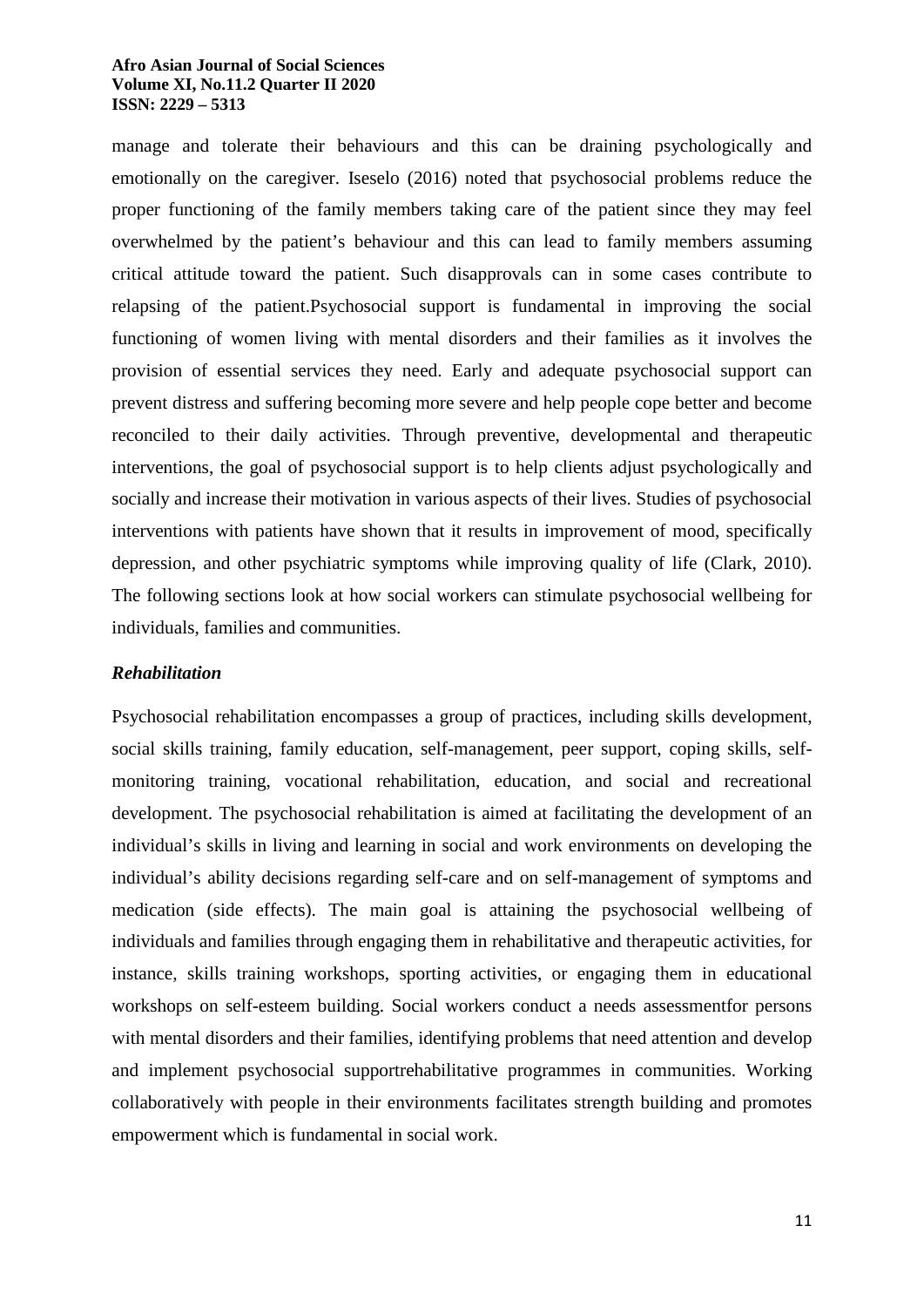# *Counselling*

Psychosocial counselling is a process of a dialogue and mutual interaction aimed at facilitating problem solving through motivation to enable a client to come up with a decision that solve the problem. The social worker and the client(s) involve themselves in a dynamic process of interaction in which the counsellor helps the client(s) to make a decision. Using counselling theories social workers provide counselling services to individuals, families and groups. Individual counselling involves the client and counsellor working together on solving problems that are very personal to confront in the presence of other people. The goal of this therapeutic relationship is to help the client have a realistic self-perception and have greater confidence and self-direction. As well the client is facilitated to develop social skills, an adaptive behaviour and a sense of positive worth. Individual counselling should also result in helping the client better cope with stress and become more fully functioning in all aspects of his/her life.This can be achieved by means of family, group and individual therapy.

Family therapy helps family members to resolve issues among each other as well as helping a family member who is not well to get well. This can be achieved by assisting the family to gain awareness of patterns of relationships that are not working well and create new ways of interacting to relieve stress. Through family therapy, family members learn how some ways of action and communication can worsen problems. The counsellor helps the family to come up with new improved ways of communicating and treating each other which can be explored and practised.

In group therapy people come together as a group and discuss their problems. Group members share problems and solutions to their problems, this gives them an understanding of personal problems and the ability to explore possible solutions. Group counselling gives room for people to confide with others and understand their struggles. The group therapy allows members to learn how they perceive themselves and how they are seen by others and improve their ability to identify their feelings regarding the problems they will be facing. It reduces isolation and encourages members to air their sentiments since they will have a permissive environment to practice communication skills in a safe setting.Members of the group will gain strength as they will realise that they are not the only ones going through problems, thereby cultivating resilience in them.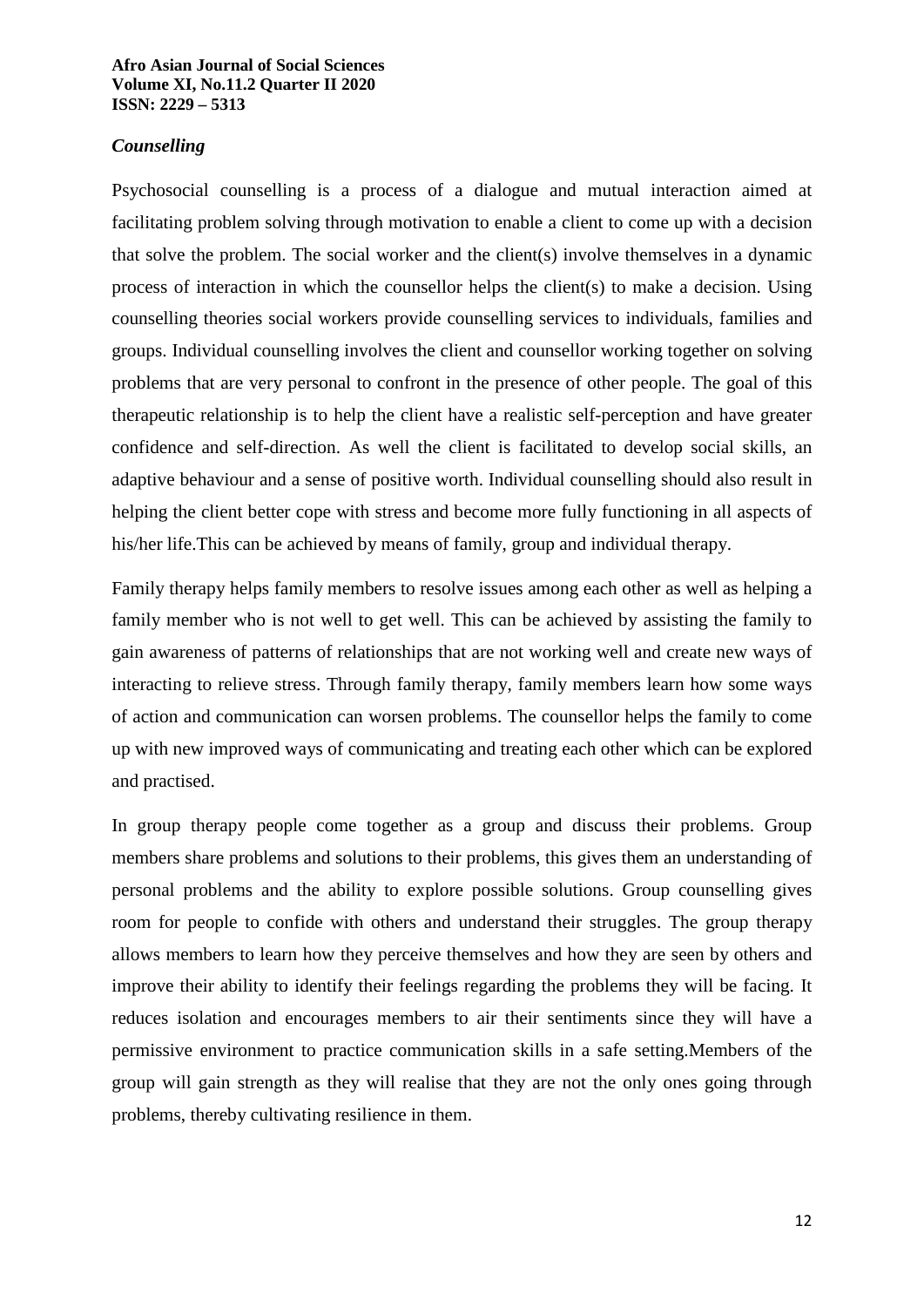### *Advocacy*

Mental health is a health area that has long been discriminated against that needs to be supported by affirmative action (Yasamy, 2008) Advocacy is the component of social work that greatly distinguishes it from other helping professions. Social workers seek equality, rights and opportunities for all vulnerable populations including people with mental illness.Women's mental health cannot be achieved without equal access to basic human rights: autonomy of the persons, education, safety, economic security, property and legal rights, employment, physical health including sexual and reproductive rights, access to health care and adequate food, water and shelter (Gajendragad, 2015). In addition, women's mental health requires elimination of violence based on sex, age, income, and religious beliefs among others. As professionals who work with people with mental health problems in communities, social workers play an indispensable role in promoting and protecting the wellbeing and welfare of women living with mental disorders. They play an imperative role inhelping women living with mental disorders to access legal care in line with the rights, privileges and benefits guaranteed for them. Connecting individuals and families with available services helps peopleparticipate fully in their communities.

#### *Community awareness*

Social workers also promote psychosocial wellbeing of women living with mental disorders through community sensitisation. For individuals living with mental illness and their families to be accepted as they are without stigmatisation, social workers initiate educational programmes aimed at enlightening communities, promoting mental health through mainstream health campaign activities, establishing preventive mental health programmes as a component of care provision to people at risk of mental health problems, and promoting research. All these are essential to promote better mental health outcomes for women. Social workers have the capacity to appropriately address stigma problems attached to mental illness, thereby creating communities and societies that are compassionate that can genuinely promote the realisation of social justice, equity and rights of women living with mental illnesses.

# **Conclusion**

This article has conceptualised mental health and mental illness and showed that these two issues are interconnected. As well the article explored the several dimensions of the causes of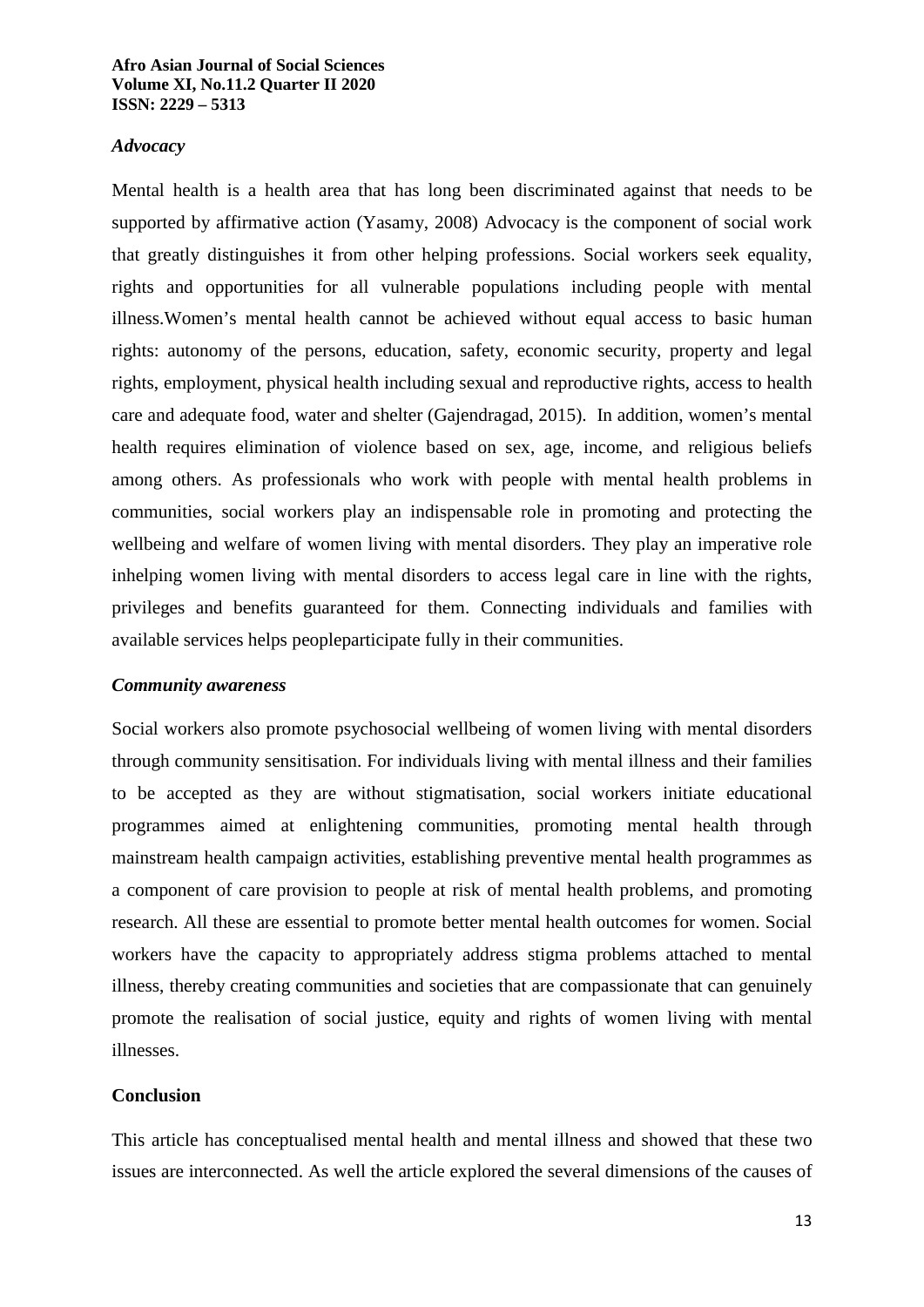mental illness among women as provided by the biopsychosocial model citing biological, psychological and social factors as determinants of mental health problems. Though men and women are roughly affected by mental illness slightly differently, depression and anxiety are more prevalent in women. Variables such as age, societal expectations, poverty and education among others also interplay with gender in determining women's mental health. Ultimately, the article examined the role of social work in promoting the psychosocial wellbeing of women living with mental illness and the families. Social workers play a crucial rolein enhancing the lives of vulnerable, marginalised and discriminated groups. Counselling and rehabilitative services provided by social workers help women with mental illness to realise their full potential and become productive members of the society. Counselling also enables caregivers to learn how to treat and live with the mental health patients peacefully and harmoniously, becoming more supportive than being judgemental.Peer support helps patients to share problems with persons encountering the same problems as they do and come up with solutions to their problems and live fulfilling lives. In many communities the world over women living with mental illness are shunned and discriminated against, social workers should advocate for the rights of women living with mental disorders and also develop and implement educative programmes to sensitise communities about mental illness and how it can be prevented. Communities that accept and value women with mental illness help them to develop their self-esteemand a sense of worthy. As a result they will participate in the development of their communities. Social workers should also undertake extra research in mental health in order to keep abreast with the changing trends in modern ways of living and how they impact on women's mental wellbeing, then develop intervention strategies aimed at alleviating the challenges they encounter.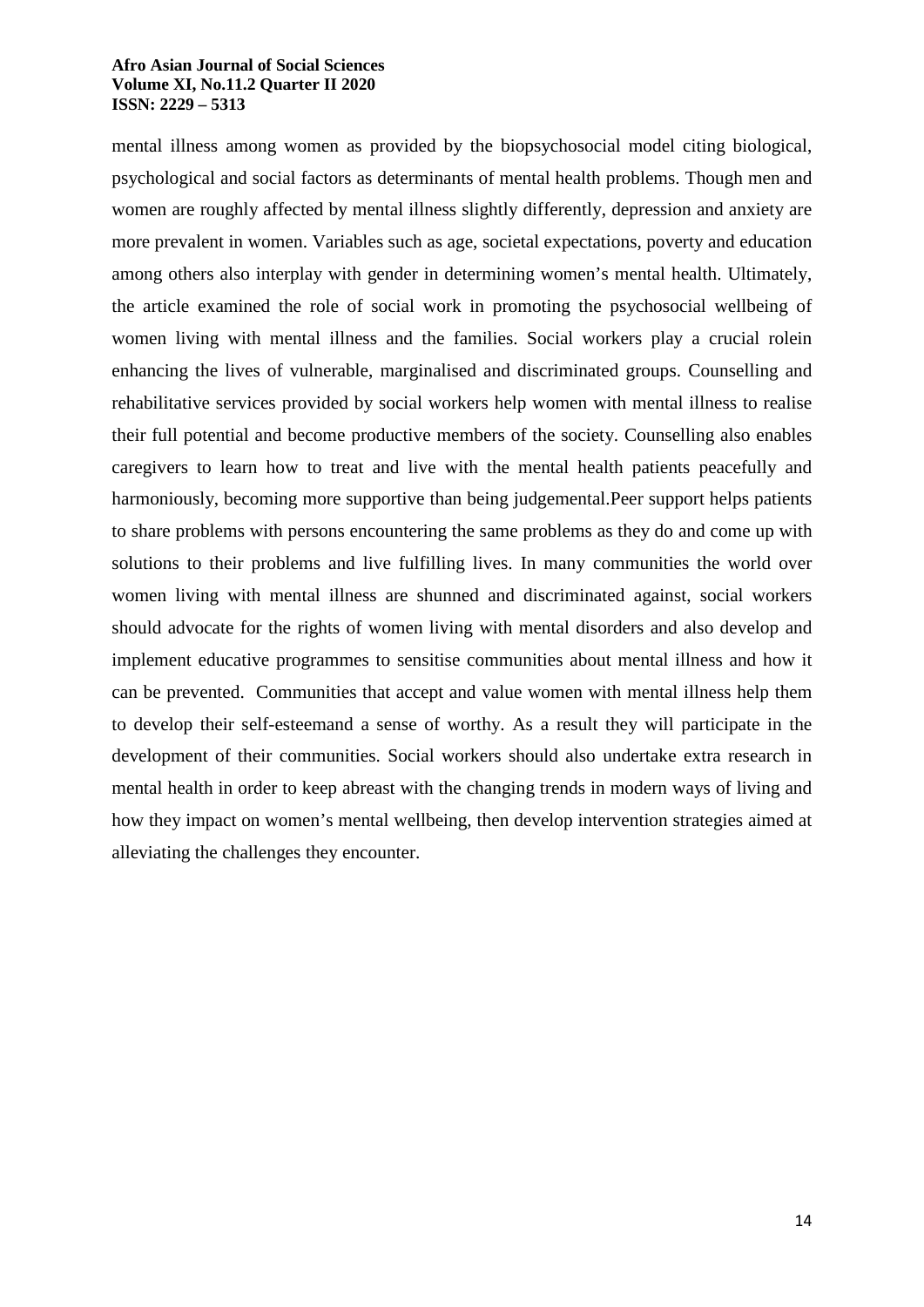# **REFERENCES**

Abas, M. A. & Broahead, J. C. (1997). Depression Among Women in an Urban Setting in Zimbabwe. *Psychological Medicine,* 27: 57-71.

Albert, P. R. (2015). Why Depression is More Prevalent in Women. *Psychiatry Neuroscience,* 

40 (4): 219-221.

- American Psychiatric Association. (2017). Mental Health Disparities: Women's Mental Health. Available from www.psychiatry.org/psychiatrists/cultural-competency Accessed 12/04/2020.
- Australian Government's HealthInsite. (n. d.). What is Mental Health? Available from www.health.gov.au/mental-health Accessed 30/04/2020.
- Bird, P., Omar, M., Doku, V., Lund, C. Nsereko, J. R. Mwanza, J. & MHAPP Research Programme Consortium. (2011). Increasing the Priority of Mental Health in Africa: Findings from Qualitative Research in Ghana, South Africa, Uganda and Zambia. *Health Policy and Planning,* 26: 357-368.
- Borrell-Carrio, F., Suchman, A. L. & Epstein, R. M. (2004). The Biopsychosocial Model 25 Years Later: Principles, Practice and Inquiry. *Annals of Medicine,* 2 (6): 576-582.
- Canadian Mental Health Association. (2002). Discrimination Against People with Mental Illness and their Families: Changing Attitudes, Opening Minds. Available from www.cmha-bc.org Accessed 02/05/2020.
- Chibanda, D., Mesu, P., Kajawu, L., Cowan, F., Araya, R. & Abas, M. A. (2011). Problem Solving Therapy for Depression and Common Mental Disorders: Piloting a Taskshifting Primary Mental Health Care Intervention in a Population with a High Prevalence of People Living with HIV. *BMC Public Health,* 11: 1-10.
- Clark, P. G. (2010). Decreasing Psychological Distress in Cancer Patients Using FLEX Care: A Pilot Study. *Social Work in Health Care.* 49 (9): 872-890.
- Dalrymple, J. & Boylan, J. (2013). Effective Advocacy in Social Work. London: Sage Publications.
- Demming, A., Gastfriend, E., Holleran, L. & Wang, D. (2016). Mental health in Sub-Sahara Africa. Available from www.havardea.org.blog.pdf.mentalillness Accessed 10/04/2020
- Engel, G. & Ramano, J. (1977). The Need for a New Medical Model: A Challenge for Biomedicine. *Science,* Vol 196 (4286): 129-136.
- Gajendragad, J. M. (2015). Struggles of Women with Mental Illness. *Journal of Humanities and Social Science,* 20 (4): 37-41.
- HealthNet TPO. (2011). Building Capacity in Mental Health and Psychosocial Care: A Training Manual for Health Care Workers and Community Worker in Refugee Setting in the African Great Lake Area. Geneava: UNHCR.
- Huggett, C., Birtel, M. D., Awenat, H., Fleming, P., Wilkes, S., Williams, S. & Haddock, G. (2018). A Qualitative Study: Experiences of Stigma by People with Mental Health Problems. Psychology and Psychotherapy: Theory Research and Practice. Available from www.wileyonlinelibrary.com Accessed 12/05/2020.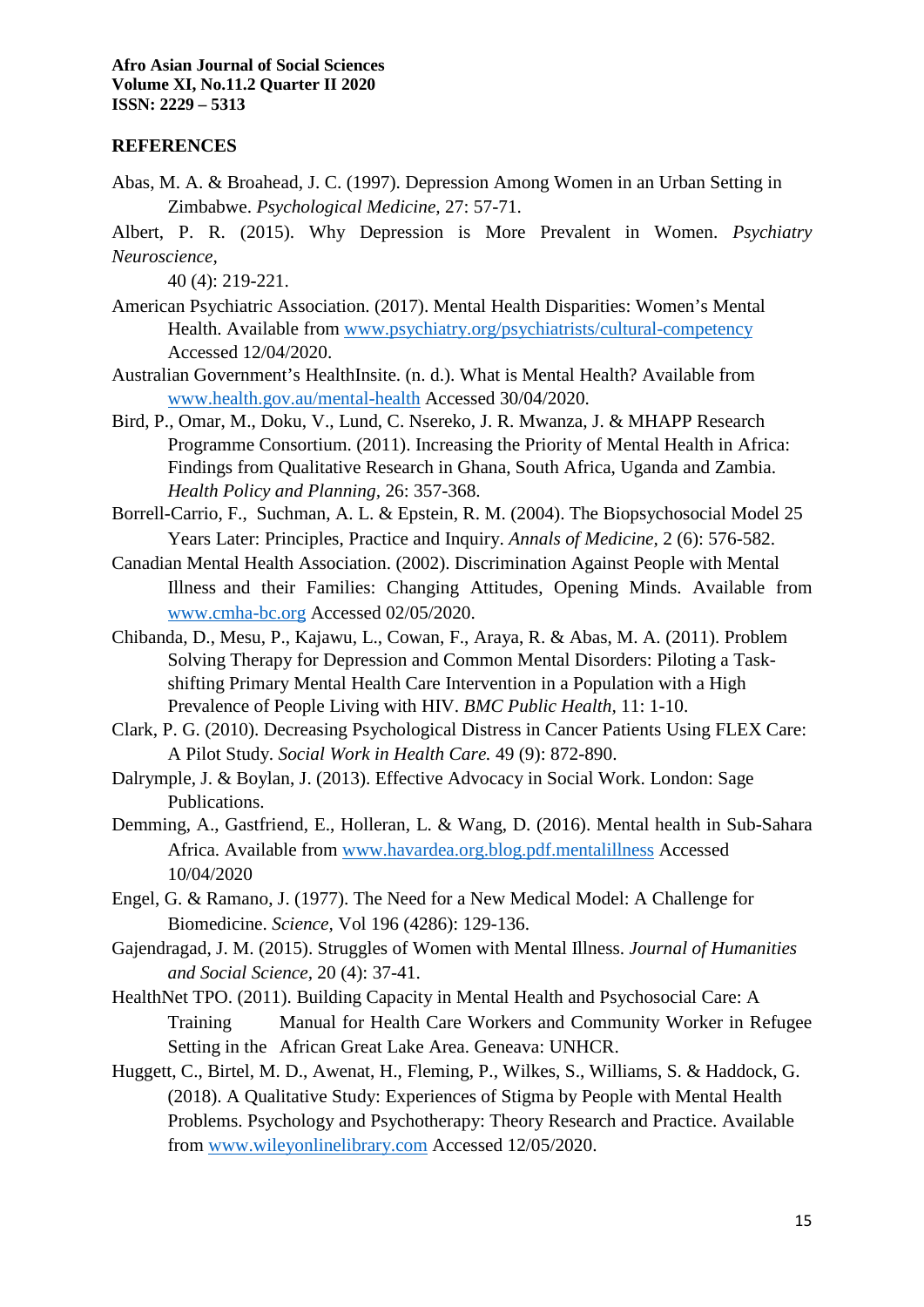IASSW. (2014). Definition of Social Work. Available from http://www.iassw.orgAccessed 15/12/19.

Iseselo, M. K., Kajela, L. O. & Yahya-Malima, K. I. (2016). The Psychosocial Problems of Families Caring fo Relatives with Mentall illnesses and their Coping Strategies: A Qualitative Urban Based Study in Dares Salam, Tanzania. *BMC Psychiatry***,** 16: 1-12.

Johnstone, M. J. (2001). Stigma, Social Justice and the Rights of the Mentally Ill. Challenging

the Status Quo. *Australian and New Zealand Journal of Mental Health Nursing,* 10: 200-209.

Kurevakwesu, W. (2017). The Social Work Profession in Zimbabwe: A Critical Approach on the Position of Social Work in Zimbabwe's Development. *Asian Journal of Social Science,* 8 (1): 1-19.

Macleod, J. & Smith D. G. (2003). Psychological Factors and Public Health: A Suitable for Treatment*. Epidemiol Community Health,* 57: 565-570.

Mangezi. W. & Chibanda, D. (2010). Mental Health in Zimbabwe Country Profile. *International Psychiatry,* Vol 7 (4): 94-96.

- Ministry of Health and Child Care. (2016). Mental Health in Zimbabwe. Harare: Government Press.
- Missouri Department of Mental Health. (2011). A Guide to Brain Disorders, Medication and Therapy. Jefferson: Department of Mental Health.
- Monteiro, N. M. (2015). Addressing Mental Illness in Africa: Global Health Challenges and Local Opportunities. *Community Psychilogy in Global Perspective,* 1 (2): 78-95.
- Nolen-Hoeksema, S. (2001). Gender Differences in Depression. *American Psychological Society,* 10 (5): 173-176.

O'Brien, W. (2012). The Recovery Imperative: A Critical Examination of Mid-life Women's Recovery from Depression. *Social Science and Medicine,* 75: 573-580.

Ofori-Atta, A., Cooper, S., Akpala, B., Osei, A., Doku, Y., Lund, C., Fisher, A. & The MHAPP

Reseach Programme Consortium. (2010). Common Understanding of Women's Mental Illness in Ghana: Results for a Qualitative Study. *International Review of Psychiatry,* 22 (6): 589-598.

Stavropoulou, M. & Samuels, F. (2015). Mental Health and Psychosocial Services Provision

For Adolescent Girls in Post Conflict Setting. London: UKaid.

Substance Abuse and Mental Health Services Administration. (2012). Available from www.samhsa.gov Accessed 24/04/2020.

Thornicroft, G., Rose, D. & Kassam, A. (2007). Discrimination in Health Care Against People

with Mental Illness. *International Review of Psychiatry,* 19 (2): 115-122.

WHO. (2013). Mental Health: Strengthening our Response. Available from www.who.int/mediacentre/factshees/fs220/en/ Accessed 28/04/2020.